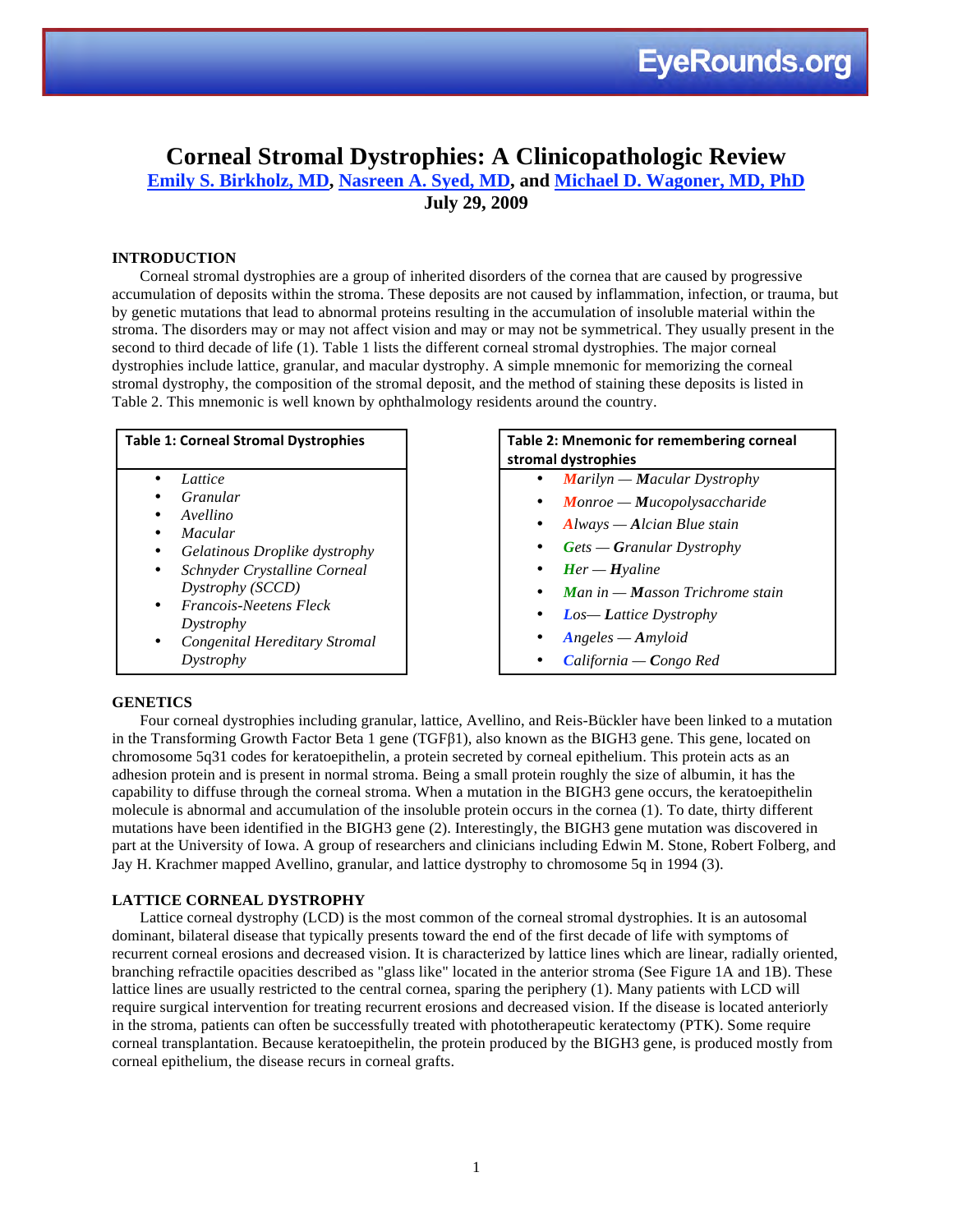## **EyeRounds.org**

#### **Figure
1.
Lattice
corneal
dystrophy**

A.
Left
eye
on
retroillumination
demonstrating
anterior stromal deposits in lattice corneal dystrophy



 $|C|$ . H&E stain of cornea with lattice. Note pink amorphous c. H&E stain of cornea with lattice. Note pink amorphous<br>deposits in stroma deposits





B.
Left
eye
with
higher
power
showing
linear
anterior





E.
Congo
red
stain,
highlighting
amyloid F.
Apple‐green
birefringence
of
amyloid
with
cross‐ polarization.

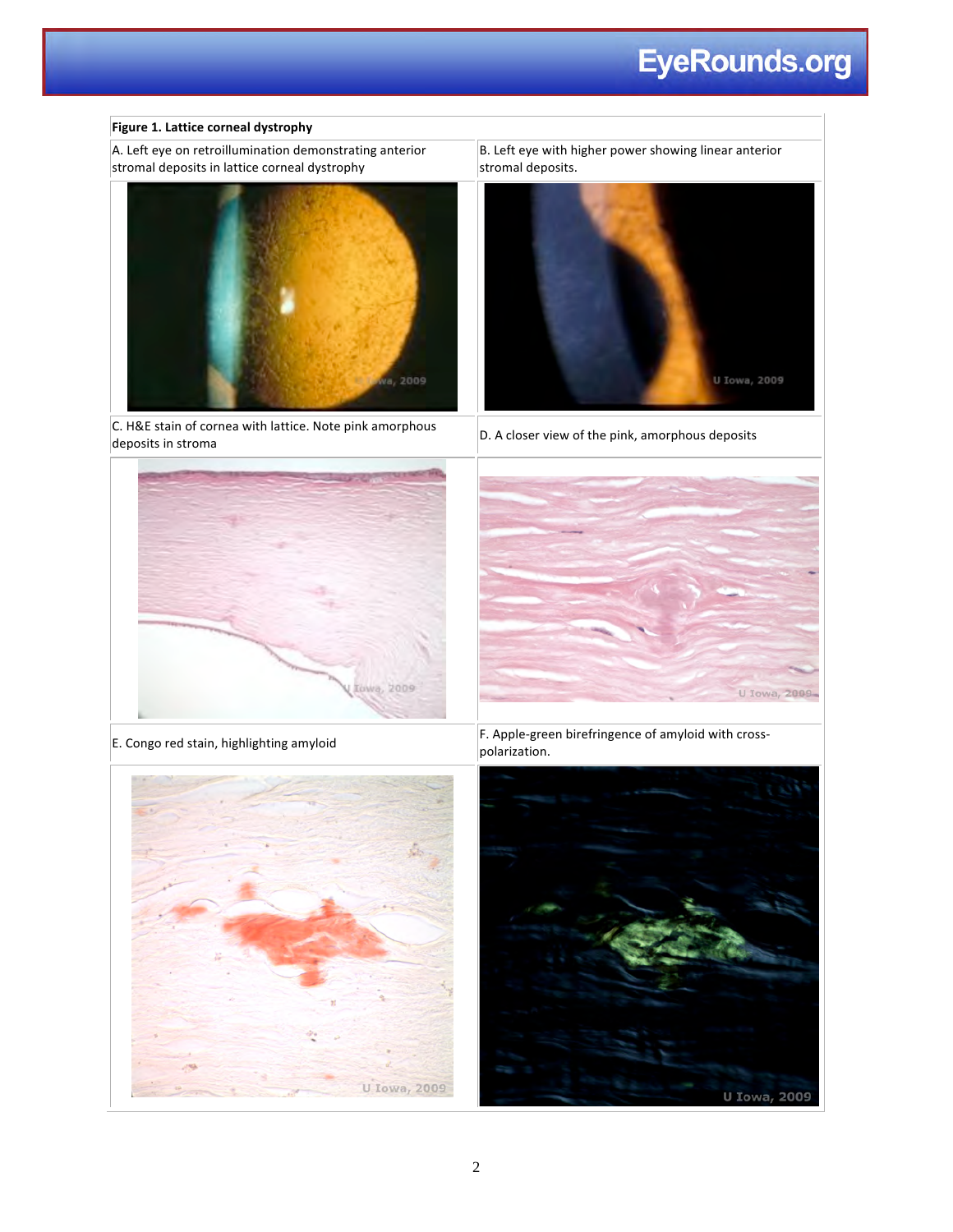LCD is associated with a genetic mutation in the BIGH3 gene, resulting in deposits of amyloid within the anterior corneal stromal. Histopathologically, these deposits appear as amorphous pink deposits on hematoxylin and eosin (H&E) stains (See Figure 1C and 1D). Because the deposits consist of amyloid, they stain with Congo red stain and classically show apple green birefringence on cross-polarization (See Figure 1E and 1F) (1).

Five subtypes of LCD have been identified. LCD type I is the classic form of LCD caused by a mutation in the BIGH3 gene resulting in isolated amyloid deposition in the cornea. LCD type II is a systemic amyloidosis affecting the skin, cranial nerves and cornea known as Meretoja syndrome. This presents in early adulthood with peripheral neuropathies, cranial neuropathies, hound-like facies, dry skin, blepharochalasis, protruding lips, and corneal lattice lines. This type has been linked to the gelsolin gene on chromosome 9, which encodes for an amyloid precursor protein which functions to remove actin from sites of injury and inflammation. LCD types III and IIIA present later in life with thicker linear opacities in the mid corneal stroma. LCD type III is an autosomal recessive condition presenting in the 7th-8th decade of life in which erosions rarely occur, and LCD IIIA is an autosomal dominant disease associated with a mutation in the BIGH3 gene that frequently leads to erosions and decreased vision in the 4th-5th decade of life. LCD type IV has been described as a late onset dystrophy occurring in the deep stroma, also associated with the BIGH3 gene (4)



#### **GRANULAR CORNEAL DYSTROPHY**

Granular corneal dystrophy (GCD) is a bilateral, autosomal dominant disease associated with a mutation in the BIGH3 gene that leads to the deposition of a hyaline material in the corneal stroma. It typically presents early in the first decade of life with gray-white, "crumb-like" opacities in the anterior to mid stroma. These opacities are discrete deposits located centrally, with clear cornea located in the periphery and clear cornea between deposits (See Figure 2A and 2B). The disease is typically asymptomatic early on, but with time the opacities can coalesce and lead to decreased vision. Recurrent corneal erosions can occur in GCD but at a lower incidence than in LCD (1,4).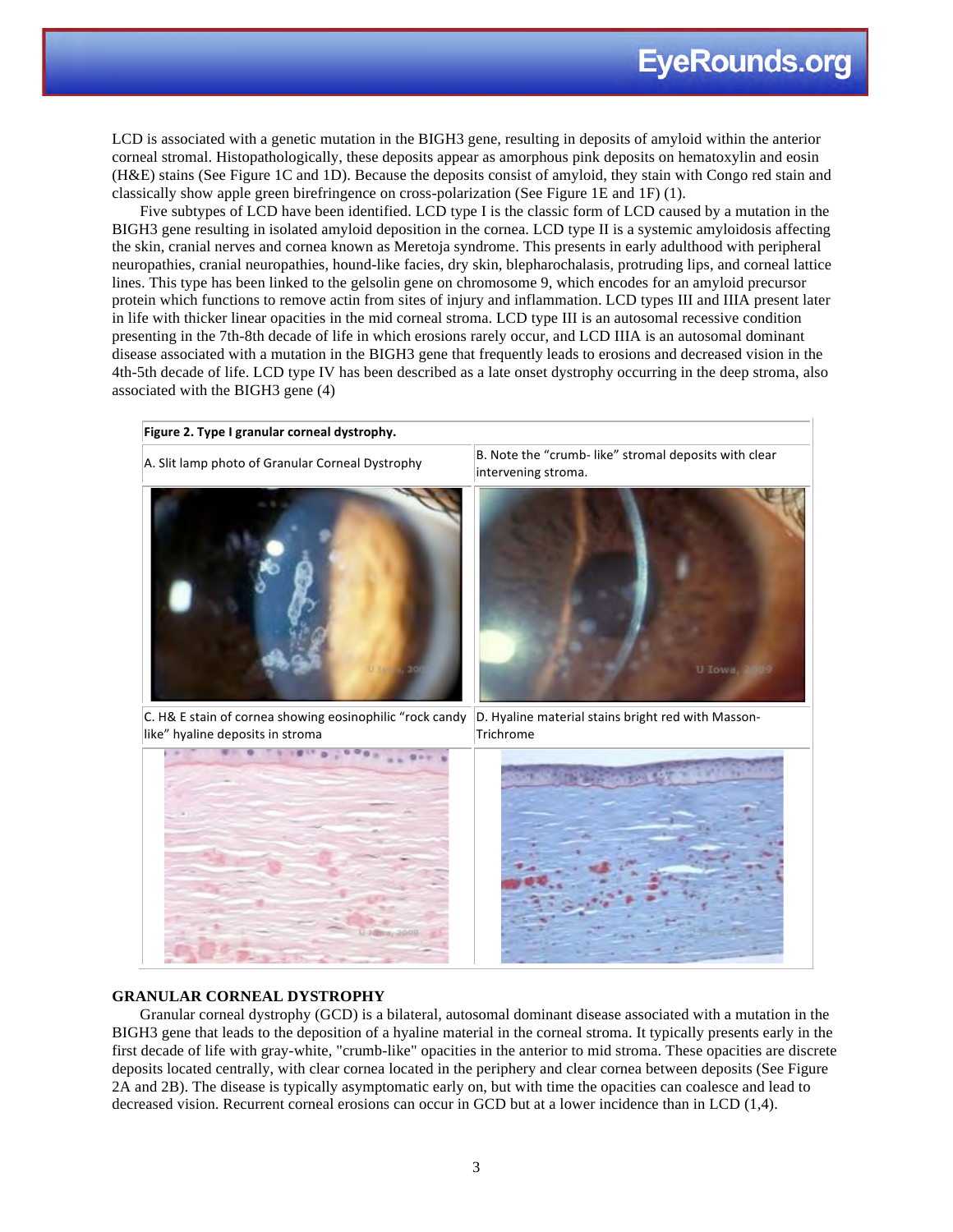Treatment early on in the disease process is often observation only. However, as the disease progresses, PTK and corneal transplantation may be needed to improve vision and erosion symptoms. Like LCD, the disease can recur in corneal grafts.

Histopathologically the opacities are eosinophilic deposits often described as "rock candy like" in the anterior stroma made of a hyaline-like material. With time, the deposits progress into the deeper corneal stroma. The hyaline material stains bright red with Masson trichrome stain (See Figure 2C and 2D).



Three types of GCD have been described. GCD Type I is the classic form of GCD as described above. GCD Type II, also known as Avellino, or granular-lattice corneal dystrophy, is an autosomal dominant disease linked to a mutation in the BIGH3 gene that leads to a deposition of both hyaline and amyloid in the corneal stroma. Typically, patients present in their second decade with granular opacities like in GCD, but later in the disease process develop lattice lines as well (See Figure 3A and 3B). Histopathologically, the cornea will have stromal deposits that stain red with Masson Trichrome, indicating the presence of hyaline (See Figure 3C). In addition, staining with Congo red will demonstrate apple-green birefringence on cross-polarization indicating amyloid (See Figure 3D). The disease was thought to have originated from a family in Avellino, Italy. However, GCD type II has now been reported in patients from many other countries as well (2,4).

GCD type III, also known as Reis Bückler or Corneal Dystrophy of Bowman's type I, is an autosomal dominant disease considered by some to be a superficial variant of GCD type I. Patients typically present with normal corneas at birth but develop painful recurrent erosions, opacification, and vision loss within the first decade of life. This disease has also been linked to the BIGH3 gene (2,4). Histopathology reveals anterior stromal and subepithelial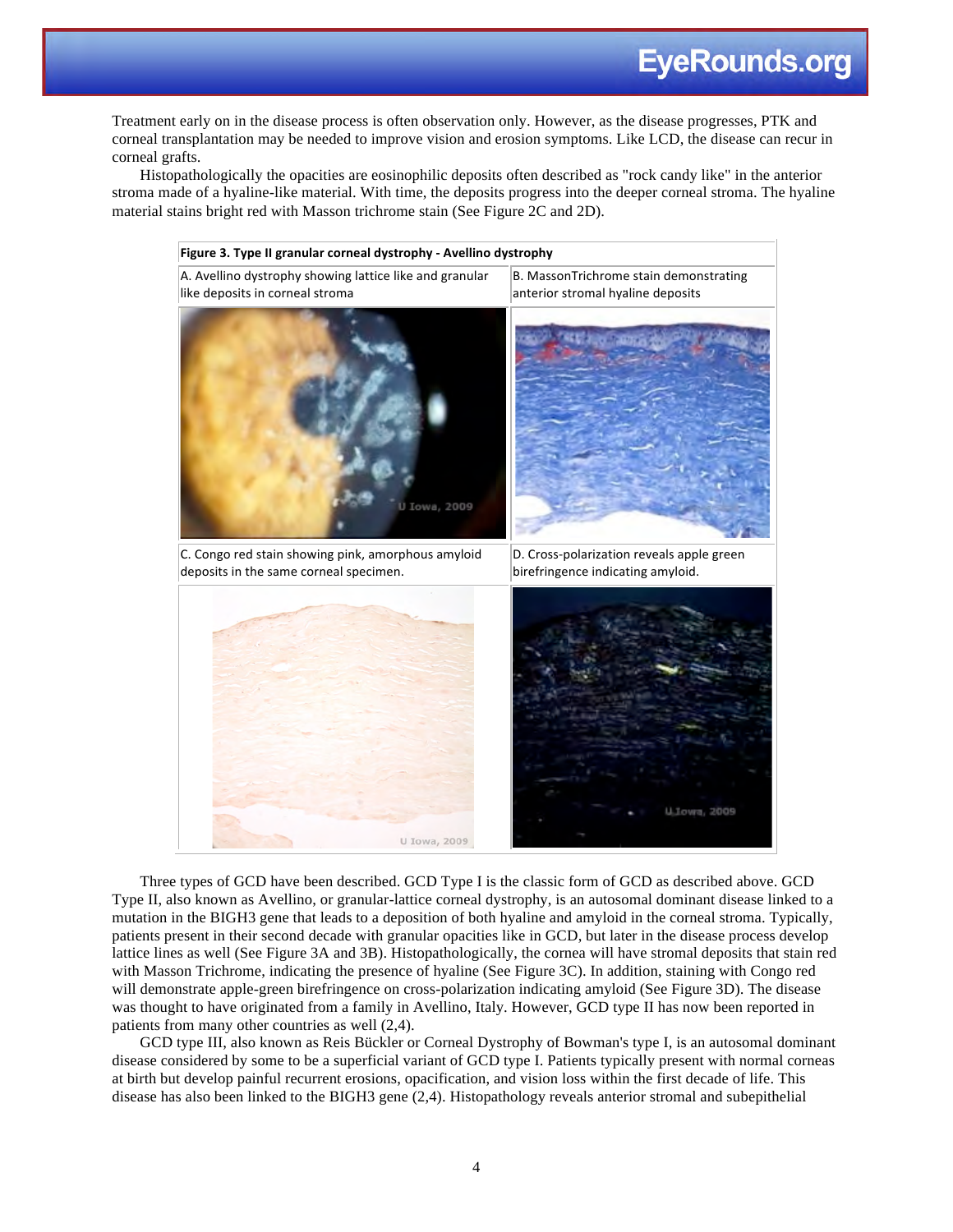deposits of hyaline like material which disrupt and often replace Bowman's layer (See Figure 4A and 4B). The hyaline like material consists of rod like bodies which can best be seen with electron microscopy (1).



#### **MACULAR CORNEAL DYSTROPHY**

Macular corneal dystrophy (MCD) is an autosomal recessive disease caused by a mutation on chromosome 16 that leads to a defect in the synthesis of keratan sulfate, the major glycosaminoglycan of the cornea. It is the least common of the major corneal stromal dystrophies, but thought to be the most severe. Although MCD is less common worldwide than LCD or GCD, it is the most common of the corneal stromal dystrophies in some areas such as Iceland and Saudi Arabia (5). Gray-white anterior stromal lesions similar to GCD appear in the cornea in the first decade of life. Unlike GCD, however, there is stromal haze between the deposits, and the entire cornea from limbus to limbus is often involved (See Figure 5A and 5B). Patients typically develop severe visual loss by the second to third decade of life due to diffuse corneal haze. PTK can be performed in some early cases of MCD. However, this condition is generally not as amenable to PTK as lattice or granular dystrophy and often requires corneal transplantation for treatment (6). Recurrence in grafts is less common in MCD than with granular or lattice dystrophy (1,2,4,5).

The stromal deposits in MCD are composed of mucopolysaccharides that accumulate within the endoplasmic reticulum of keratocytes of the corneal stroma, extracellularly between stromal lamellae, and underneath and within the corneal epithelium (5). These deposits stain blue with Alcian blue (See figure 5C and 5D) (1). Three subtypes of MCD have been described based on the presence or absence of immunoreactive keratan sulfate within various tissues. Type I does not have immunoreactive keratan sulfate in the corneal stroma, keratocytes, sera or cartilage, and is the most common variant of MCD worldwide. Type IA lacks keratan sulfate in the stroma, sera, and cartilage, but has detectable levels inside keratocytes. Type II has keratan sulfate present at much reduced levels in the stroma, keratocytes, sera and cartilage (5).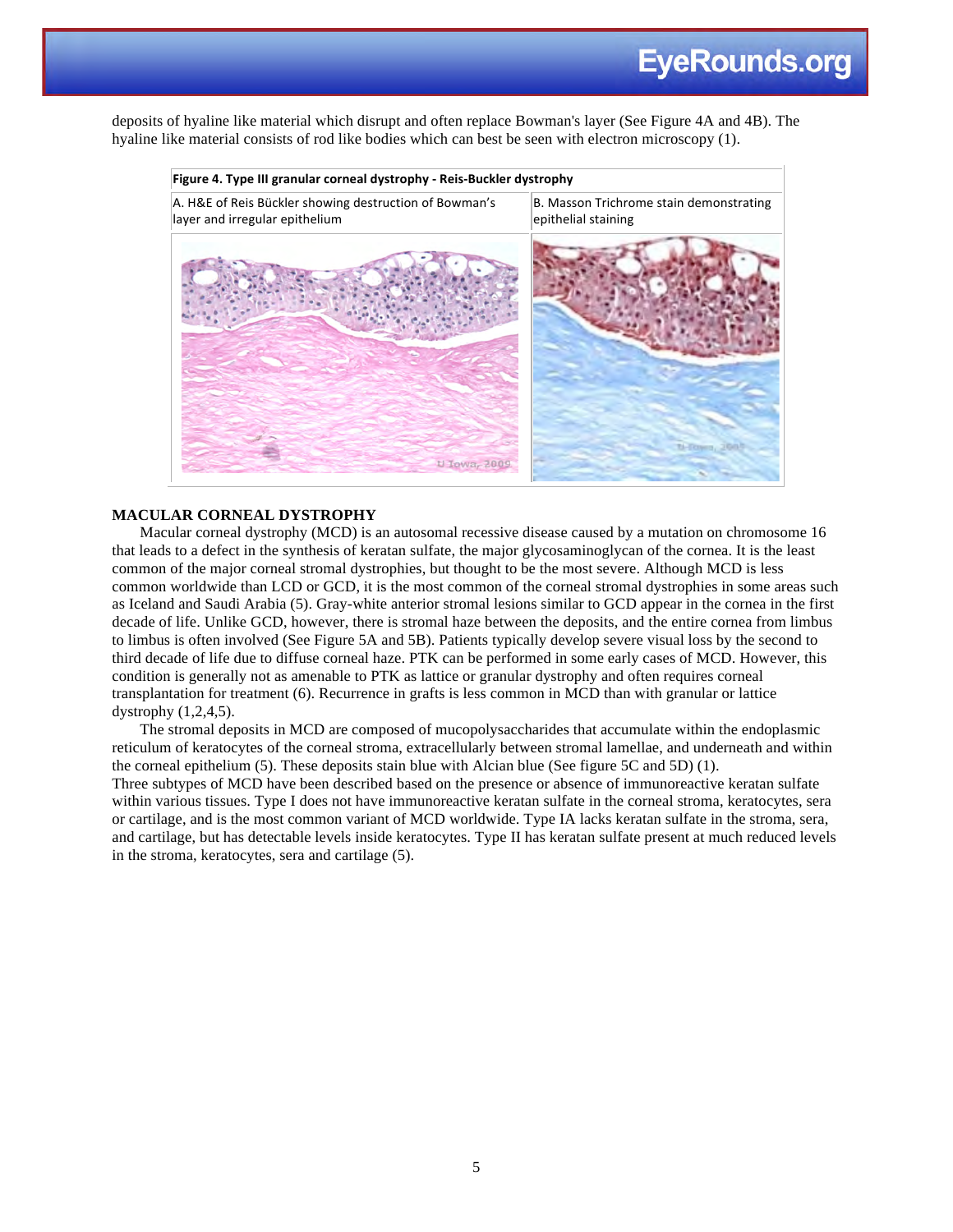

#### **SCHNYDER CORNEAL CRYSTALLINE DYSTROPHY (SCCD)**

SCCD is an autosomal dominant, bilateral corneal stromal dystrophy linked to a genetic mutation on chromosome 1. The resulting metabolic defect of corneal keratocytes leads to crystalline lipid deposition. Clinically the disease presents with a ring-shaped accumulation of fine needle shaped polychromatic crystal deposits within Bowman's layer and the anterior stroma, and is often associated with a presenile peripheral lipid arcus (See Figure 6A and 6B). The disease typically presents in the first decade of life, and typically does not cause vision loss until past middle age. However, most patients by the seventh decade may require surgical treatment including corneal transplantation or PTK. Recurrences in grafts can occur. The disease has been linked with hyperlipidemia and genu valgum in some patients (4, 7).

Histopathologically, birefringent cholesterol crystals composed of phospholipids and cholesterol deposit within keratocytes, in Bowman's layer, and between stromal lamellae. These lipid deposits stain red with Oil-Red-O stain.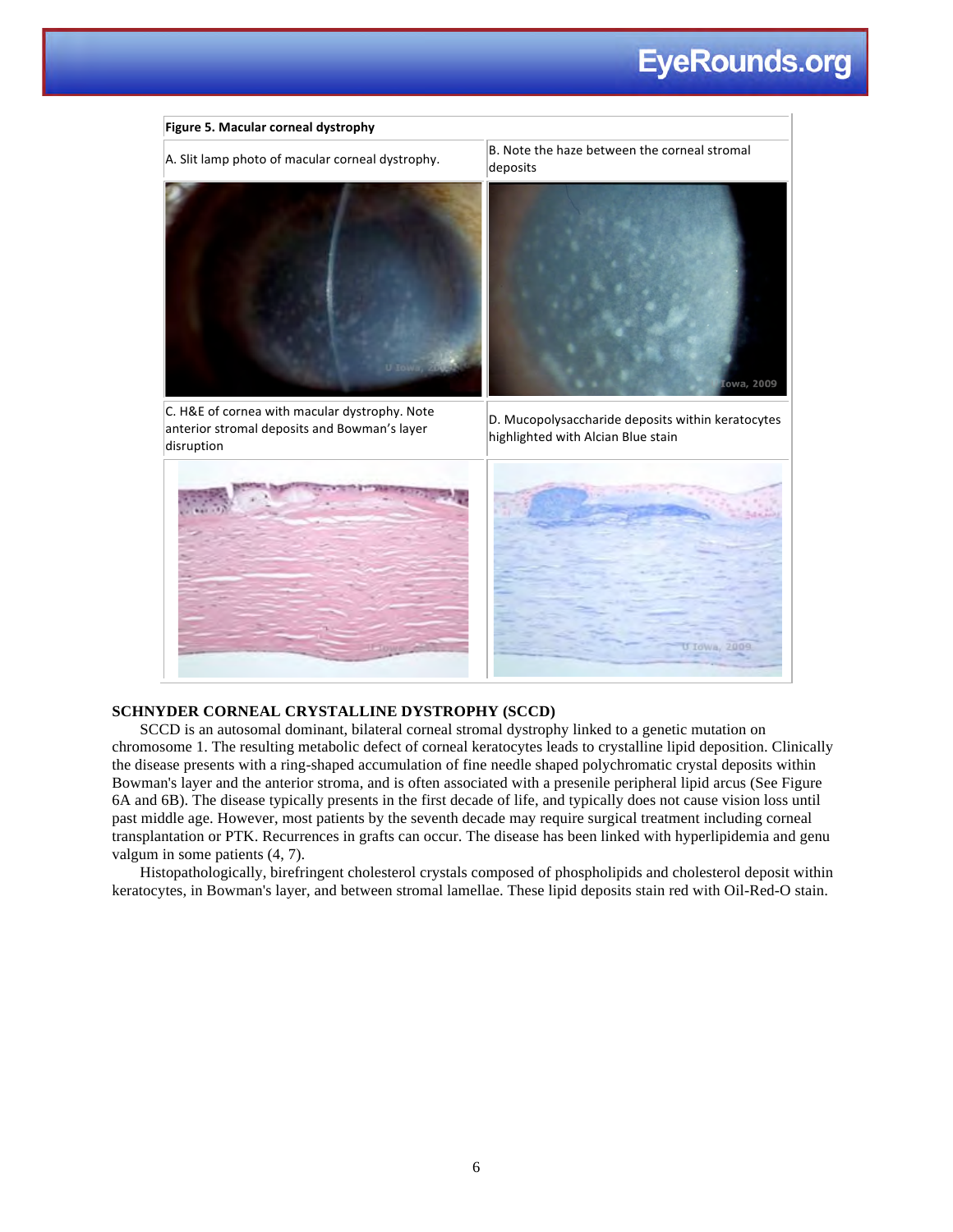# **EyeRounds.org**



#### **OVERVIEW: CORNEAL STROMAL DYSTROPHIES**

| <b>EPIDEMIOLOGY</b>                                                                                                                                                                                                                                                                                             | <b>SIGNS</b>                                                                                                                                                                                                                                                                                                                                                                                                                                                  |  |  |
|-----------------------------------------------------------------------------------------------------------------------------------------------------------------------------------------------------------------------------------------------------------------------------------------------------------------|---------------------------------------------------------------------------------------------------------------------------------------------------------------------------------------------------------------------------------------------------------------------------------------------------------------------------------------------------------------------------------------------------------------------------------------------------------------|--|--|
| Autosomal Dominant disease<br>Granular corneal dystrophy (GCD)<br>$\circ$<br>Lattice corneal dystrophy (LCD)<br>$\circ$<br>Schnyder's crystalline corneal dystrophy<br>$\circ$<br>(SCCD)<br><b>Autosomal Recessive</b><br>Macular corneal dystrophy (MCD)<br>$\circ$<br>Present in $1st$ - $3rd$ decade of life | Recurrent erosions<br>$\bullet$<br>Bilateral corneal stromal deposits in various patterns<br>$\bullet$<br>Crumb-like deposits for GCD<br>$\circ$<br>Lattice lines for LCD<br>$\circ$<br>Diffuse haze and stromal deposits for MCD<br>$\circ$<br>Central crystalline deposits with surrounding<br>$\circ$<br>Arcus for SCCD                                                                                                                                    |  |  |
| <b>SYMPTOMS</b><br>Initially none<br>Bilateral recurrent erosions causing pain, tearing,<br>and foreign body sensation<br>Over time can have decreased vision                                                                                                                                                   | TREATMENT<br>Observation<br>$\bullet$<br>Early in course<br>$\circ$<br>Lubrication<br>$\circ$<br>Manage recurrent erosions with bandage contact<br>$\circ$<br>lens and topical antibiotic (erythromycin ointment<br>or $3^{rd}$ -4 <sup>th</sup> generation fluoroquinolone)<br>Phototherapeutic Keratectomy<br>$\bullet$<br>Corneal Transplantation<br>$\bullet$<br>If recurrent erosions severe or if decreased vision<br>$\Omega$<br>Recurs in grafts<br>O |  |  |